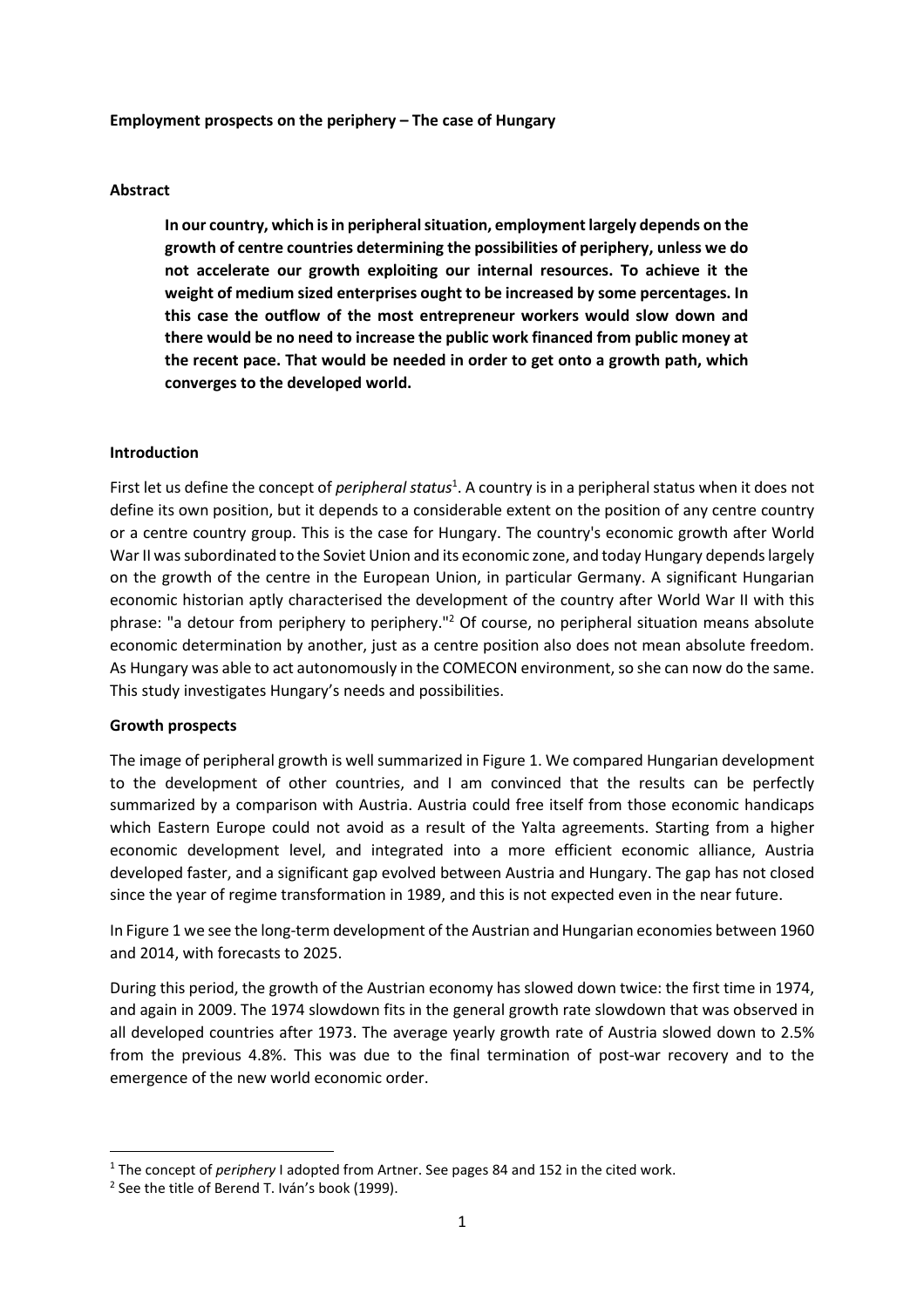



The second slowdown is more important. It was generated by the international financial crisis that erupted in 2008. The small, open economy of Austria sensed this general decline. The present rate is slower than that of the previous one, and it is not clear how the country's new long-term growth rate is evolving. According to the observed data, the recovery process is just beginning.

By *recovery process* we mean when a country's growth rate suddenly speeds up after decline or stagnation, and the country's economy develops at an exceptionally high rate until it reaches the point that it would have reached had there been no decline or stagnation. Generally, when this point is reached, the overall rate slows down (compared to the pace of recovery). The pressing question is this: What rate will be attained after the slowdown? In general, the pre-crisis rate will be restored, but there are examples of acceleration and deceleration as well.

The competitiveness of the Austrian economy is significantly higher than Hungary's. In spite of this, Austria cannot achieve the 2.5% average long-term rate which she had between 1974 and 2008. In order to reach that path by 2020, an average growth rate of at least 3% should be achieved between 2014 and 2020. Then the Austrian GDP would get to the level that would have been reached in 2020 if the global financial crisis had not occurred. However, it is not at all certain that in the future the country will develop with the former long-term rate of 2.5%. It is expected that this rate will be moderated to around 2 percent. To reach the previous 2.5% average growth rate, an acceleration of the growth rate of the world economy would be necessary. The signs of this acceleration are currently not visible.

For a while, the Hungarian economy managed to remain independent from the annual general slowdown of growth rates after 1973. Its GDP grew by 5.6%, which was faster than Austria's growth. But this lasted only for a while. After 1979, Hungary's growth also slowed down, and the slowdown was significantly greater than in Austria. The previous rate of 5.6% dropped to 1.7%. The increasing gap between the two countries also reflects the efficiency gap between the two social orders, and,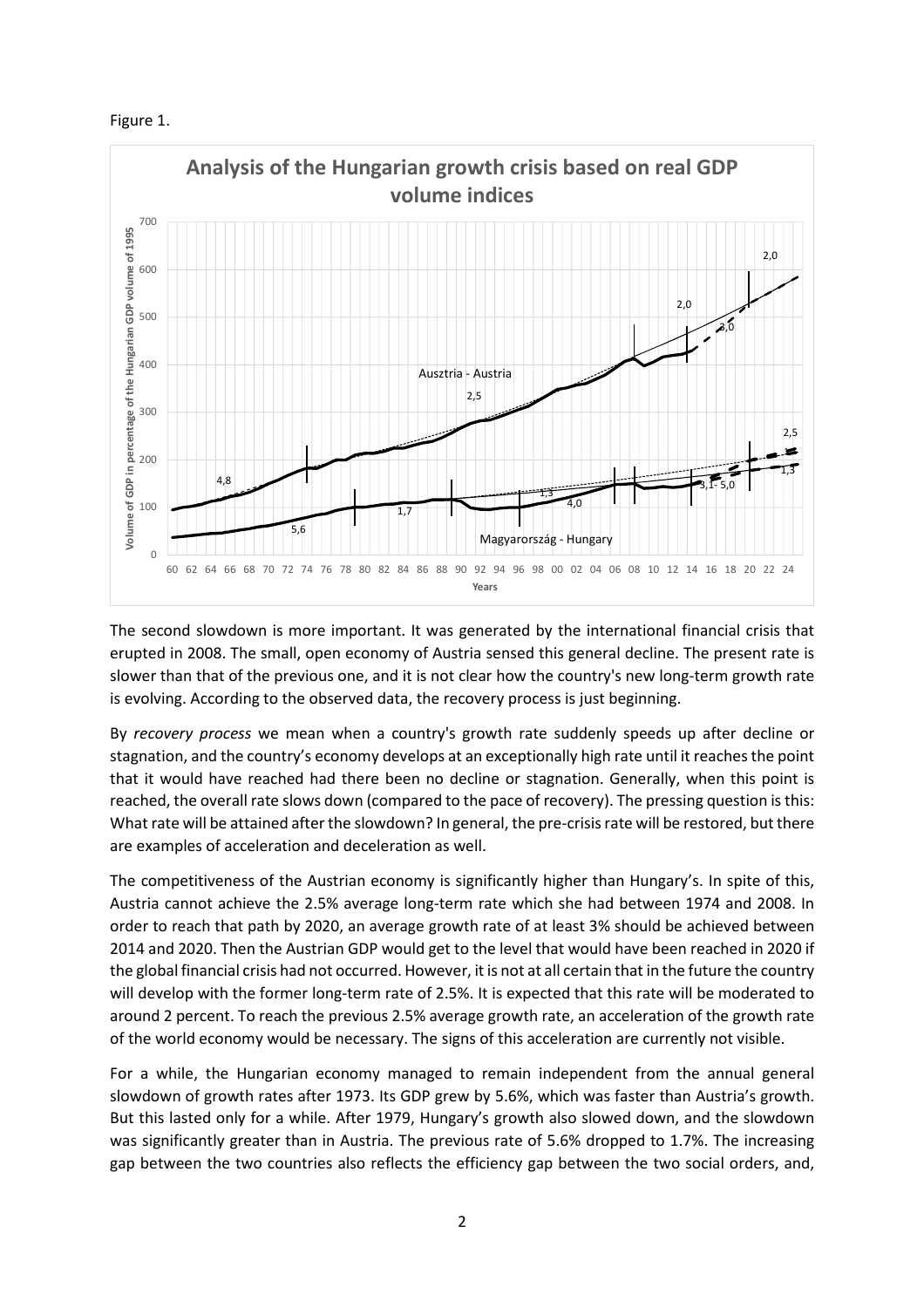*inter alia*, this led to the regime transformation. This braked the Hungarian growth in 1989 and resulted in six years of decline and stagnation.

In 1996 we started to climb upwards from this hole after very severe austerity measures. $3$  Then a recovery period started with average annual growth rates of 4%. This came to an end after 2005, and the economy's long-term growth rate was set on a more humble growth rate of 1.3%. This slowdown in the growth rates is indicated in Figure 1 by two trendlines. The dotted trendline shows the trend in the 1979-1989 period. It indicates how the Hungarian GDP would have been without the change of regime—and if the growth rate of the earlier period would have been sustainable. The thin solid line shows the trend established after the regime transformation. This trend, with its value of 1.3%, lags behind the Austrian trend even more. **This long-term slowdown of growth rate has very important causes, which we will try to identify in the second half of this study**.

Taking into account the available data, we can conceive four kinds of growth variants for the increase in Hungary's GDP after 2014. (At least in the political struggles, the politicians will discuss these four variants.)

- Variant 1: Stagnation with no significant economic growth. (Hopefully this is just theoretical; it will be removed from the agenda and we do not have to deal with it seriously.)
- Variant 2: Restoration of the long-term rate of 1.3 % that evolved after the regime transformation.
- Variant 3: Restoration of the 1.7 % annual average of 1979-1989.
- Variant 4: A long term growth rate that is higher than the 1.7% of 1979-1989, which could create the conditions of a convergence with the Austrian economy and the developed world.





<sup>&</sup>lt;sup>3</sup> For undertaking these austerity measures, called the "Bokros package" after the Finance Minister at the time, the voters severely punished the politicians, and the consequences of this are felt in Hungarian domestic politics to this day.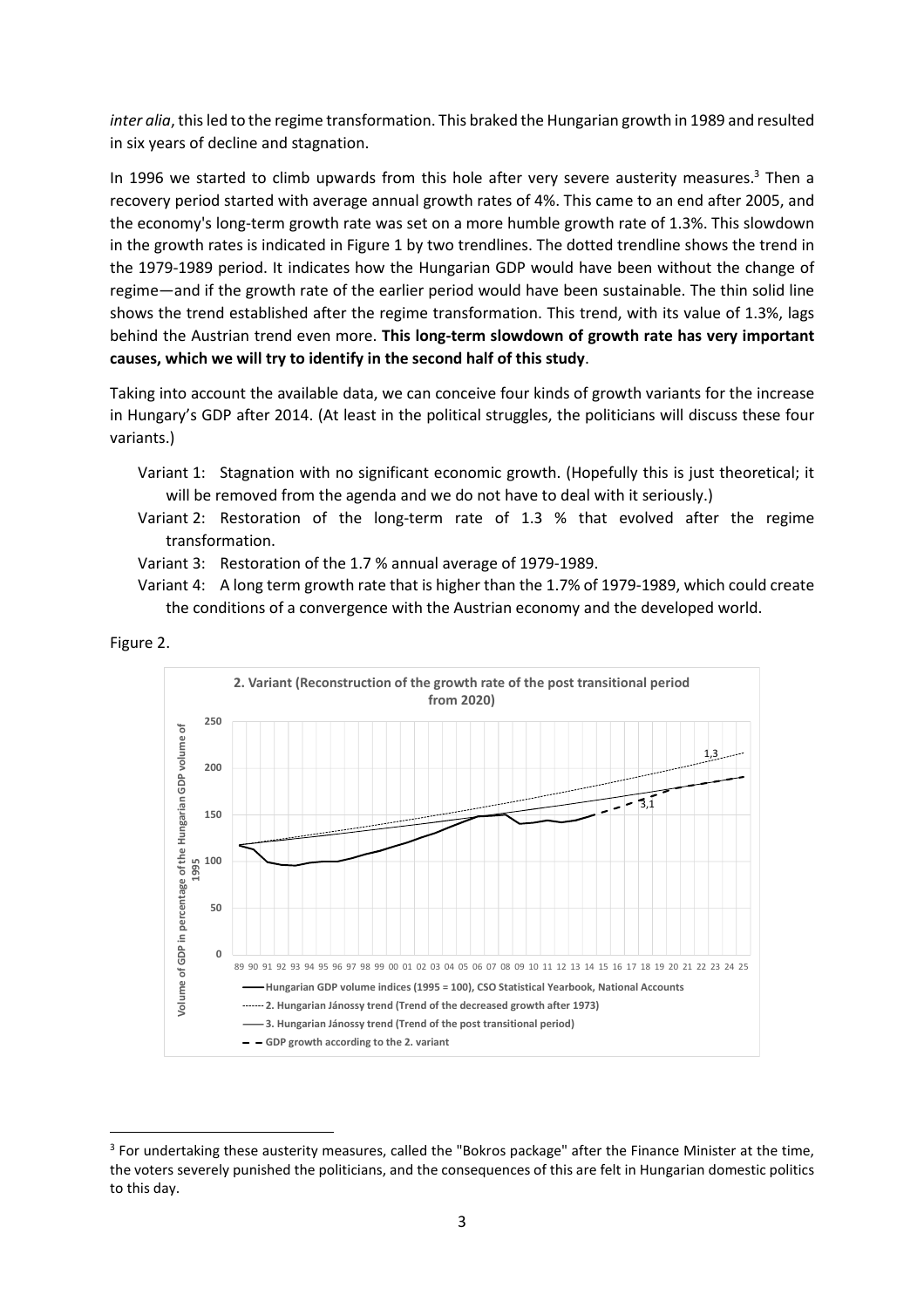Variant 2 is shown on Figure 2. Here I assume that GDP will grow by an average of 3.1% until 2020, and, when it reaches the trendline of the period after the regime transformation, it will continue to grow with an average annual growth rate of 1.3%.

Variant 3 can be seen in Figure 3. Here I assume that GDP will grow by an average of 5.0% until 2020, when it reaches the trendline of the 1979-1989 period, and that it will continue to grow with an average annual growth rate of 1.7%.



Figure 3.



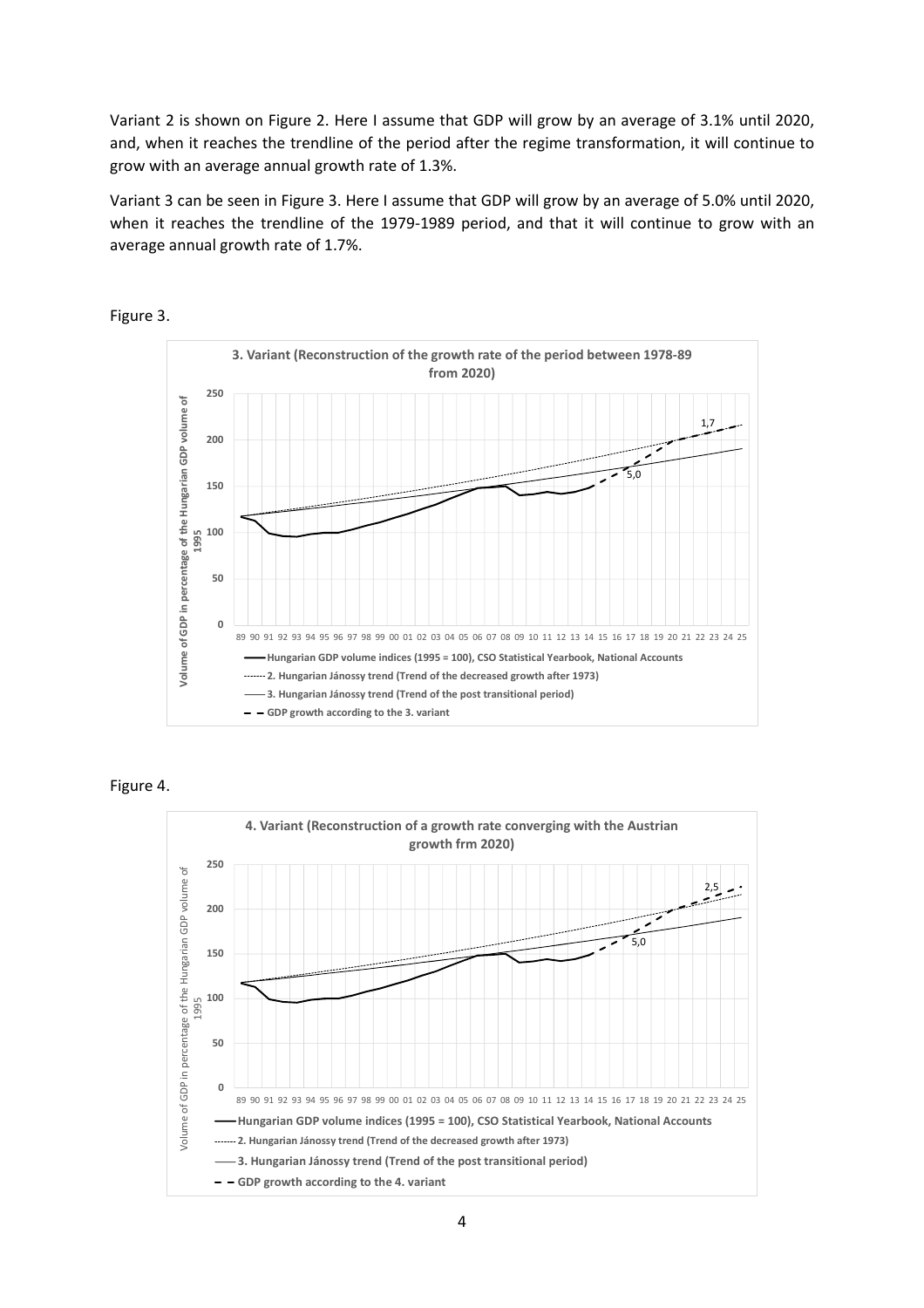Of course, we would be happiest if we could accomplish Variant 4, in which the average yearly 5 % growth rate up to 2020 would later drop not to 1.7 %, i.e. to the growth rate before the regime transformation, but, because of the establishment of a more effective social order, we would have a higher rate of around 2.5 %, ensuring a convergence. This can be seen in Figure 4.

Our growth is currently showing an early quickening after a lasting crisis. Based on the best of our knowledge, however, **by 2020 one can forecast only the continuation of the year 2006**, whose exact trajectory can be seen in Figure 2. The stable conditions for a growth higher than that are not yet visible. The trajectory of actual growth will be somewhere between the zero growth of Variant 1 and the growth of Variant 2. Perhaps this statement seems to be too brief and unfounded, but, with the help of a model to be described later, I will also prove that in the Hungarian economy—supposing the current processes remain unchanged—there are no conditions to support growth significantly higher than 2 %.

The peripherality in the story is clearly traceable. Until 1989, a centre incapable of long-term sustainable development and a Hungarian leadership politically and ideologically interwoven with it hindered efficient growth. After 1989 this situation significantly changed, but by the time the country was integrated into the division of labour of a more advanced Centre Group, the latter's crisis had blasted its growth. The big question is this: What was the role of the Hungarian leadership in this setback?

# **Employment prospects**

But GDP only partially describes development in the last period. The price of the transformation—the biggest transformation loss—can be seen more transparently in Figure 5.

Changes in GDP growth allow us to differentiate four separate periods of employment. Before 1989 the country insisted on maintaining full employment, which meant employing 5.5 million people. This proved to be unsustainable after 1989, and in the next seven years employment decreased well below four million. The transformation cost is clear: 1.5 million people were forced out of work. Unemployment—unknown in the previous regime—appeared, and inactivity increased, or at least there was an increase in the number of those whose source of livelihood was not exactly known. The political leadership tried to mitigate the tragedy with early retirement, but that only partially eased the tensions.

After 1996 the country began to adapt to the new economic environment. The GDP growth rate began to prosper, which brought a mild increase in employment and a decline in unemployment. However, inactivity remained high for a long time. The renewal could not absorb this population due to the inadequate qualifications of the unemployed.

This undoubtedly positive change was again stopped by the global financial crisis of 2008. Employment fell, unemployment sprung up again, but inactivity slowly began to dwindle. In the diagram we can see that the number of full-time students constantly grew during this period, and the resulting increase of skill level has gnawed away at the dark array of inactivity. It is a big question how employment, unemployment, and particularly inactivity will grow in the future. Our study focuses mainly on this.

It is clearly visible that the effects of early retirement disappear, but due to the (for Hungary) unfavourable demographic processes, the massive number of pensioners did not decrease. The proportion of recipients of maternity allowances is constant due to a low birth rate. It is encouraging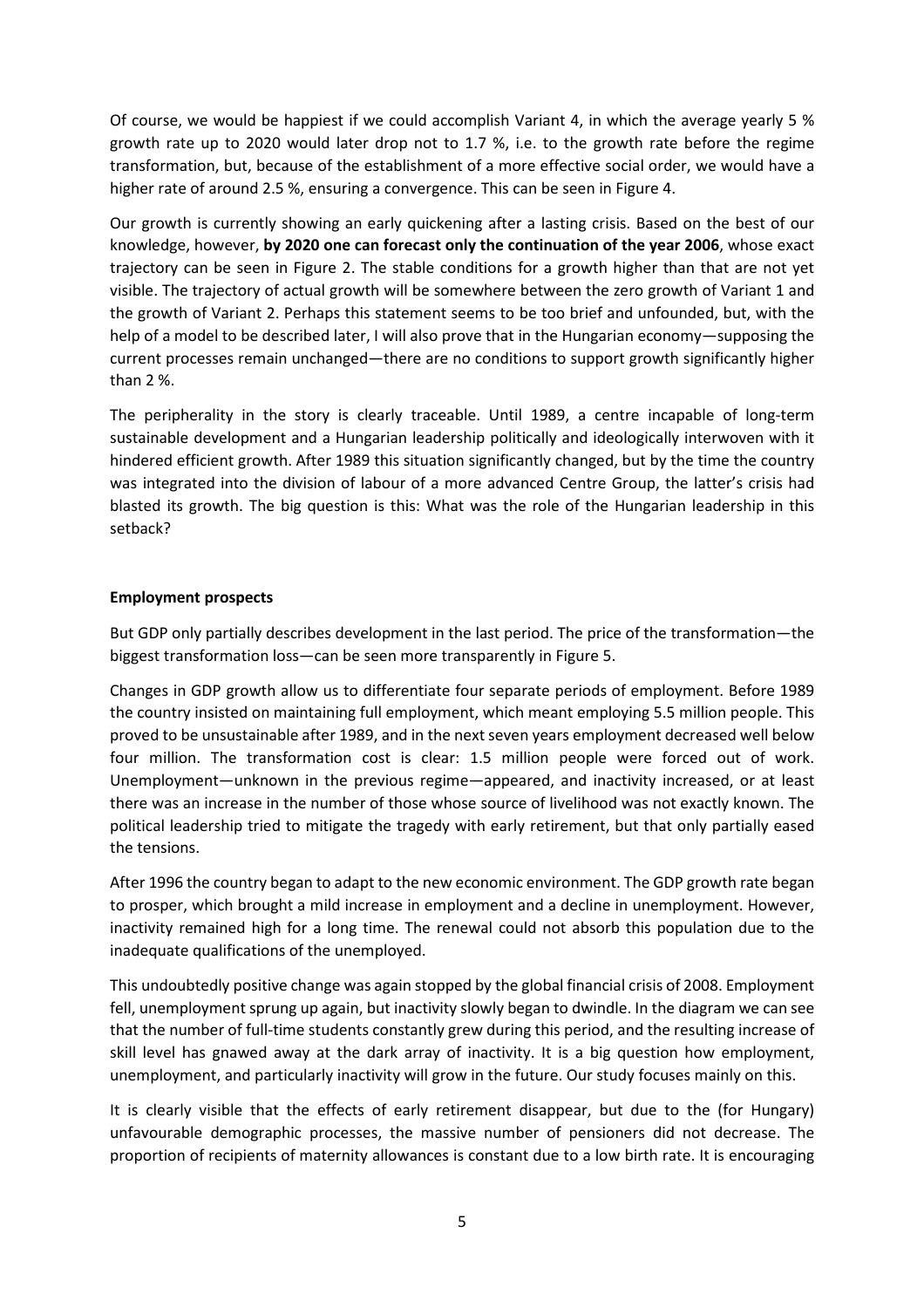that the number of full-time students is increasing, but as we will see, this is the overture of another negative process.

Figure 5.



Figure 6.

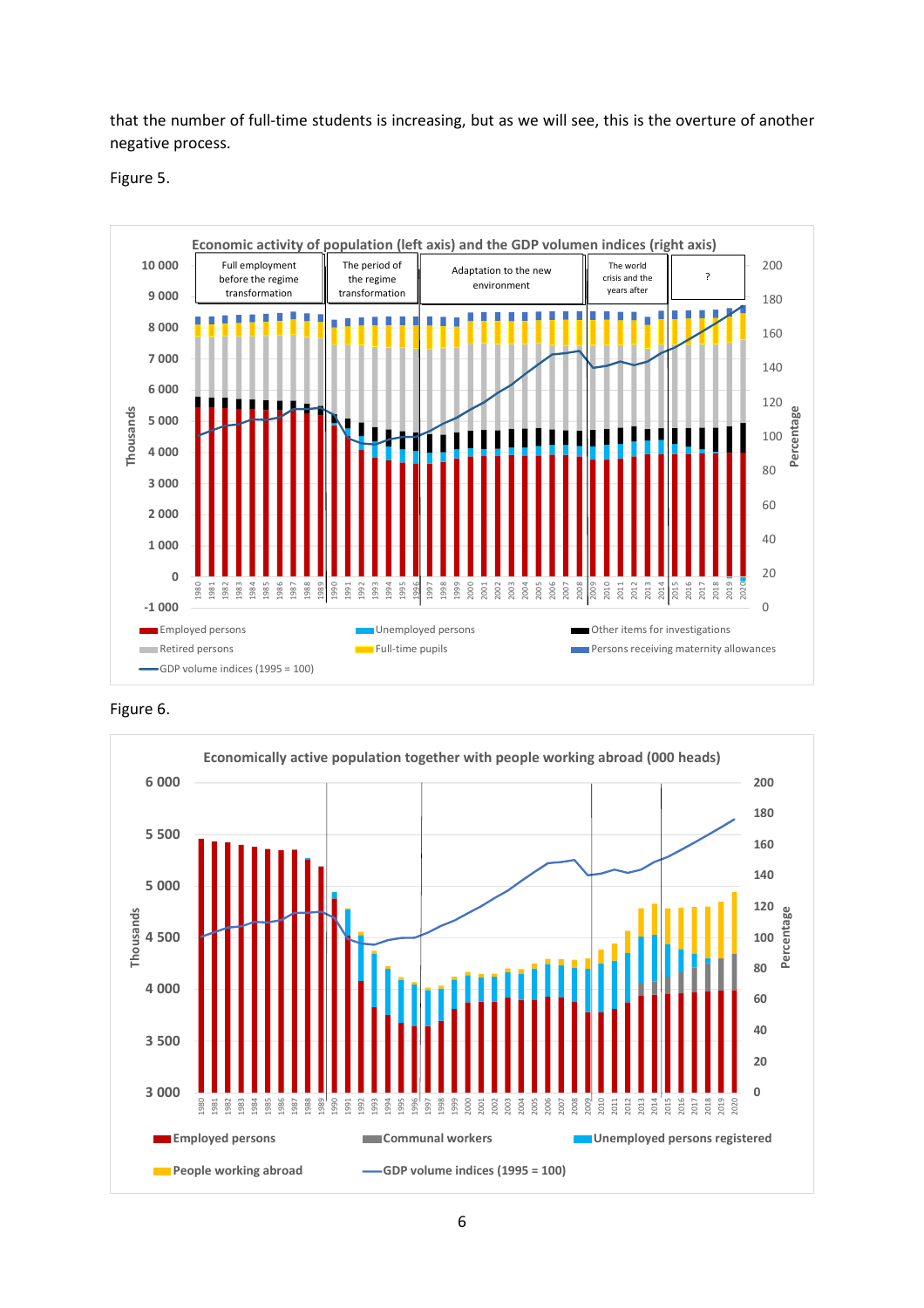In Figure 6 we can see the new processes. The outflow of the more educated and entrepreneurial labour force to countries abroad started, and to decrease unemployment the Hungarian politicians invented a new secret weapon: public work projects. Both are suitable to reduce inactivity, especially if the public works contain some compulsory elements. The main problem, however, is that none of these can really be beneficial, because

- the people working abroad will bring benefit to the country only if they come back,
- the public (or communal) employment does not create productive employment, and
- the major problem remains: the primary labour demand, employment in the real sense, does not grow satisfactorily—even if GDP growth recovers.

The latter can be proven on the next chart. Figure 7 reflects that, when GDP growth deteriorates, the employment level also falls. In those periods when something disrupts economic growth, there is no clear picture about the relationship between GDP and employment. After the regime transformation, there was just one period when both GDP and employment grew: 2000-2007. Then the volume of GDP increased by an average of 4 percent, but the employment due to this productivity grew by only 0.2 percent. For this reason, the dashed-line trend of employment is less steep compared to a solid black trend line of GDP.<sup>4</sup>





<sup>&</sup>lt;sup>4</sup> Strictly speaking, for the observation of the joint movements of the two categories even this period is not reliable, because the first half of the period was a recovery period, and in the second half both the growth rates of GDP and the level of employment took their long-term values, and then the international crisis disrupted the process.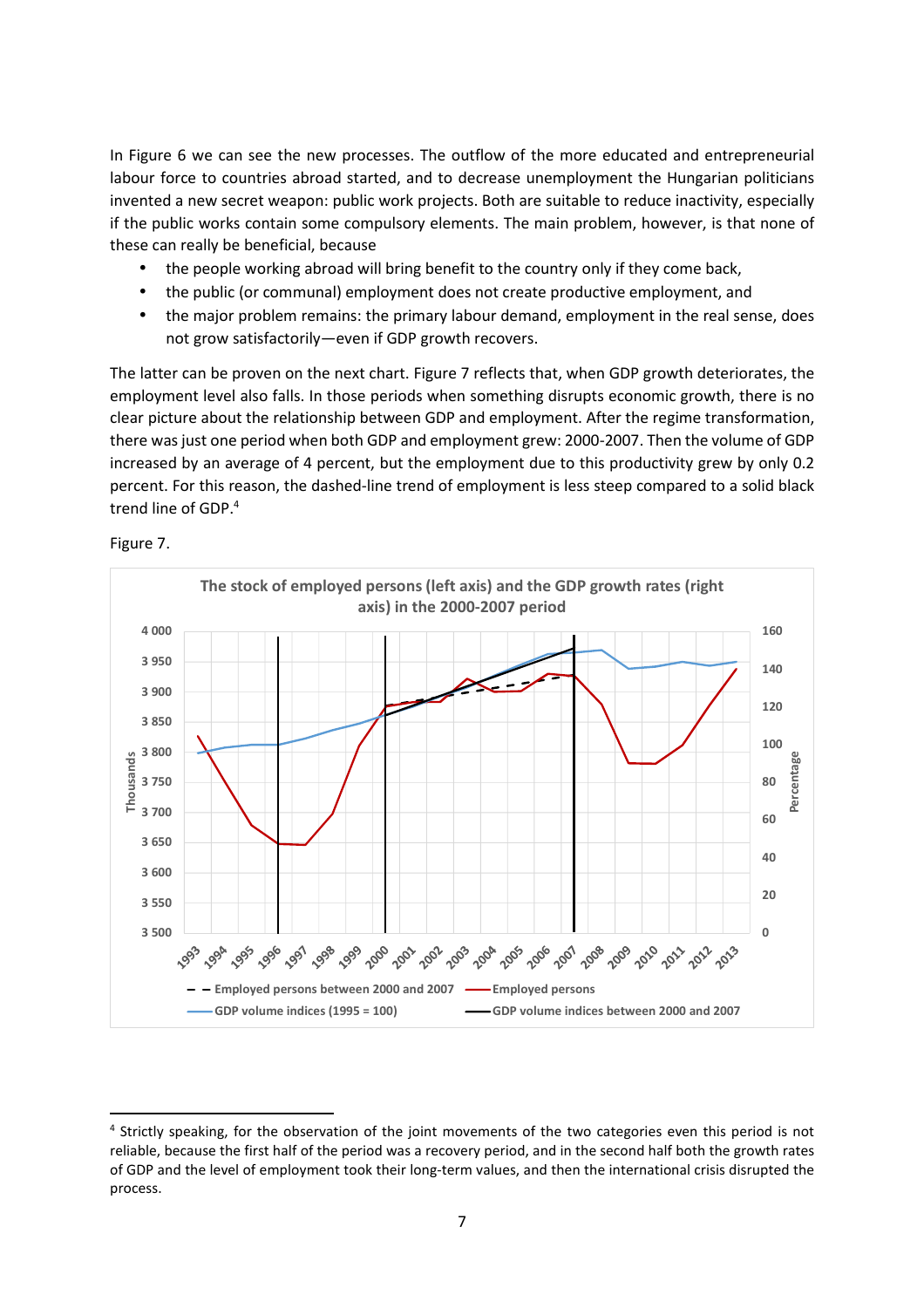This is a sad message: Even if GDP growth reaches previous levels, employment is not guaranteed to follow, and it will likely turn out as shown in Figure 8—unless we do something more. The black line covering the later phases of the employment curve represent the trendline of Hungarian employment in the case of "healthier" development. This trendline was obscured by the former full employment under socialism. However, after the regime transformation it became visible. This line does not rise above 4 million, and so why would those who went abroad come back?



Figure 8.

From now on, our main question is this: Can we do something else? And if we can, would it be enough to bring home those who went abroad, and would it allow us to avoid using public works and other such problematic solutions, and instead return these jobs to where they belong under normal conditions?

## **GDP growth, employment, and the activity of enterprises**

To further investigate the above question, we will need a production function (a model) that connects the production of GDP (or the value added<sup>5</sup>) and the use of labour with enterprises.<sup>6</sup>

<sup>&</sup>lt;sup>5</sup> For those readers who are less familiar with national accounts, it is important to mention that the value added produced by enterprises is identical to GDP. The enterprise value added usually means production of GDP. This is not generally known, because when we talk about GDP, mostly we talk about its use (consumption, investment, exports, etc.).

 $6$  This is still a very primitive production function, but for the time being we do not need a more complex one.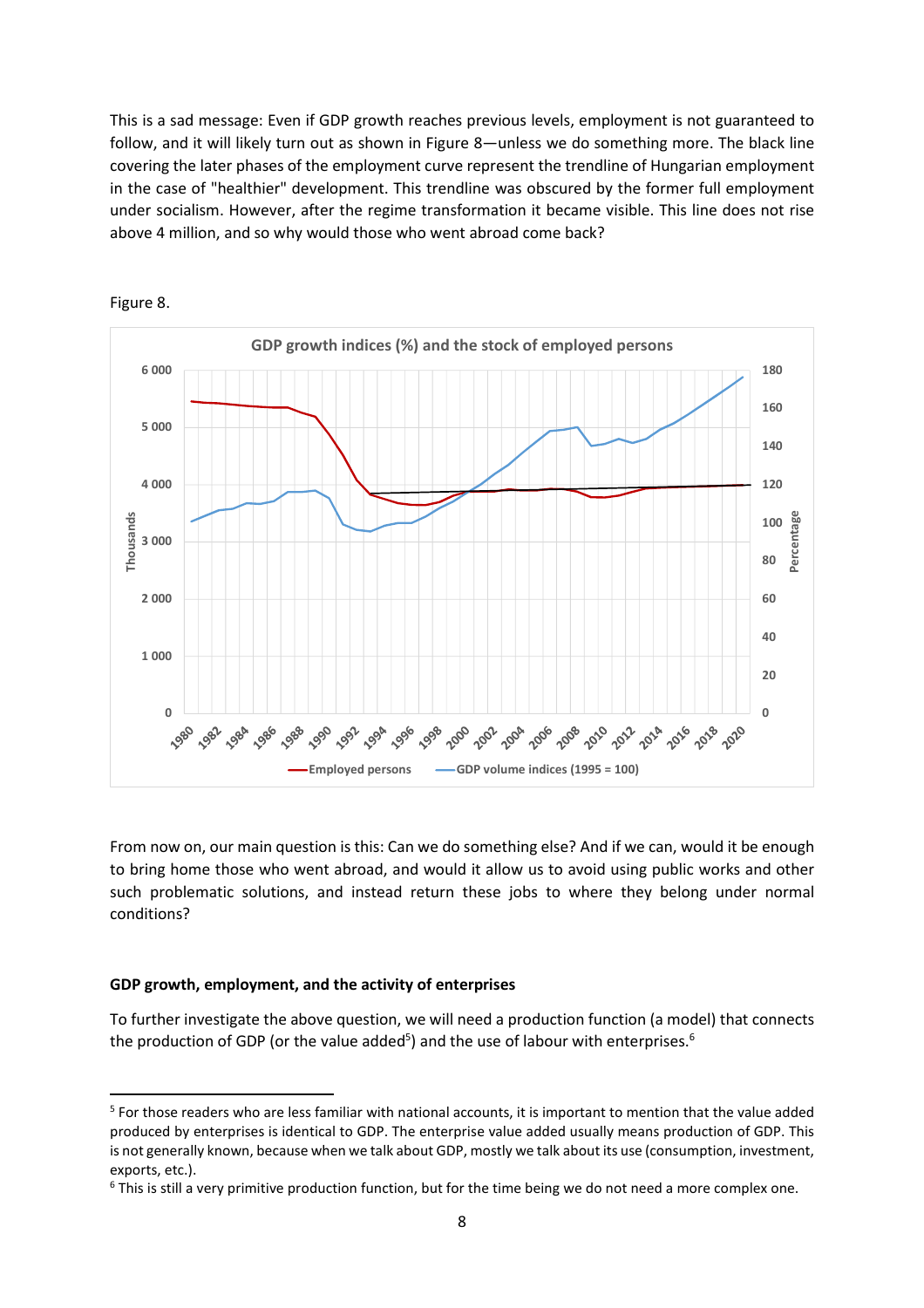## Table 1.

## **Value added and the use of labour in Hungarian enterprises between 2008 and 2013**

|                |                                                                                                                          | 2008           | 2009           | 2010           | 2011           | 2012             | 2013    |
|----------------|--------------------------------------------------------------------------------------------------------------------------|----------------|----------------|----------------|----------------|------------------|---------|
|                | 1 Number of enterprises/1 (thousands) - input                                                                            | 348            | 347            | 349            | 348            | 352              | 348     |
|                | Entreprises in % of total - input                                                                                        |                |                |                |                |                  |         |
| $\overline{2}$ | Micro (0-9 persons)                                                                                                      | 91,9           | 92,0           | 92,2           | 92,2           | 92,5             | 92,4    |
| 3              | Small (10-49 persons)                                                                                                    | 6, 5           | 6.4            | 6,3            | 6,2            | 6.0              | 6,1     |
| 4              | Medium (50-249 persons)                                                                                                  | 1,3            | 1,3            | 1,3            | 1,3            | 1,3              | 1,3     |
| 5              | Large (Above 250 persons)                                                                                                | 0,3            | 0,3            | 0,3            | 0,2            | 0,2              | 0,2     |
| 6              | Total                                                                                                                    | 100,0          | 100,0          | 100,0          | 100,0          | 100,0            | 100,0   |
|                | Number of enterprises (thousands) - Number of enterprises * Enterprises in % of total                                    |                |                |                |                |                  |         |
| 7              | Micro (0-9 persons)                                                                                                      | 319,7          | 319,6          | 321,5          | 321,4          | 325,2            | 321,2   |
| 8              | Small (10-49 persons)                                                                                                    | 22.5           | 22,2           | 21,9           | 21,6           | 21.1             | 21,2    |
| 9              | Medium (50-249 persons)                                                                                                  | 4,5            | 4,5            | 4,5            | 4,5            | 4,6              | 4,5     |
| 10             | Large (Above 250 persons)                                                                                                | 1,1            | 1,0            | 0,9            | 0,9            | 0,7              | 0,7     |
| 11             | Total                                                                                                                    | 347,8          | 347,4          | 348,8          | 348,4          | 351,6            | 347,6   |
|                | Average value added produced by one enterprise (Mill. HUF) - input                                                       |                |                |                |                |                  |         |
| 12             | Micro (0-9 persons)                                                                                                      | 9              | 9              | 10             | 10             | 11               | 10      |
| 13             | Small (10-49 persons)                                                                                                    | 123            | 130            | 135            | 142            | 145              | 155     |
| 14             | Medium (50-249 persons)                                                                                                  | 743            | 770            | 792            | 819            | 837              | 872     |
| 15             | Large (Above 250 persons)                                                                                                | 10850          | 11 3 21        | 11891          | 12 3 62        | 13 0 30          | 13 3 05 |
| 16             | Total                                                                                                                    | 60757          | 60 573         | 59 378         | 58 683         | 55 816           | 56 641  |
|                | Average labour employed by one enterprise (persons) - input                                                              |                |                |                |                |                  |         |
| 17             | Micro (0-9 persons)                                                                                                      | $\overline{2}$ | $\overline{2}$ | $\overline{2}$ | $\overline{2}$ | $\overline{2}$   |         |
| 18             | Small (10-49 persons)                                                                                                    | 21             | 21             | 21             | 21             | 21               | 21      |
| 19             | Medium (50-249 persons)                                                                                                  | 100            | 101            | 101            | 101            | 101              | 101     |
| 20             | Large (Above 250 persons)                                                                                                | 888            | 886            | 890            | 889            | 898              | 886     |
| 21             | Total                                                                                                                    | 7              | $\overline{7}$ |                | 6 <sup>1</sup> | $6 \overline{6}$ | 6       |
|                | Value added produced by enterprises (Bill. HUF) - Number of enterprises * average value added produced by one enterprise |                |                |                |                |                  |         |
| 22             | Micro (0-9 persons)                                                                                                      | 2842           | 2877           | 3 1 0 8        | 3 1 4 2        | 3577             | 3 2 1 2 |
| 23             | Small (10-49 persons)                                                                                                    | 2769           | 2891           | 2951           | 3066           | 3059             | 3 2 8 7 |
| 24             | Medium (50-249 persons)                                                                                                  | 3 3 6 2        | 3 4 7 8        | 3593           | 3709           | 3825             | 3940    |
| 25             | Large (Above 250 persons)                                                                                                | 12 160         | 11 800         | 11 060         | 10528          | 9 1 6 2          | 9 2 5 0 |
| 26             | Total                                                                                                                    | 21 133         | 21 0 45        | 20711          | 20 4 45        | 19622            | 19689   |
|                | Labour employed by the enterprises (thousands) - Number of enterprises * average labour employed by one enterprise       |                |                |                |                |                  |         |
| 27             | Micro (0-9 persons)                                                                                                      | 576            | 575            | 579            | 578            | 585              | 578     |
| 28             | Small (10-49 persons)                                                                                                    | 472            | 467            | 458            | 453            | 439              | 443     |
| 29             | Medium (50-249 persons)                                                                                                  | 454            | 454            | 457            | 457            | 463              | 458     |
| 30             | Large (Above 250 persons)                                                                                                | 995            | 924            | 828            | 757            | 631              | 616     |
| 31             | Total                                                                                                                    | 2 4 9 6        | 2 4 2 0        | 2 3 2 1        | 2 2 4 5        | 2 1 1 8          | 2095    |
| 32             | Value added produced by households/2 (Bill. Huf)                                                                         | 4 3 9 3        | 4 1 8 1        | 4 1 5 8        | 4372           | 4377             | 4464    |
| 33             | Labour employed by households (000' persons)                                                                             | 1384           | 1 3 6 2        | 1460           | 1580           | 1760             | 1843    |
| 34             | Rest of the world/3                                                                                                      | 3 900          | 3 9 6 6        | 4 1 7 1        | 4 2 3 7        | 4590             | 4719    |
| 35             | GDP of the National Economy at current prices (Bill. HUF)                                                                | 29 4 26        | 29 19 2        | 29 040         | 29 0 54        | 28 5 89          | 28872   |
|                | 36 Price indices (2013 = 100)                                                                                            | 94             | 103            | 103            | 103            | 105              | 100     |
|                | 37 GDP of the National Economy at 2013 prices (Bill. HUF)                                                                | 31 166         | 28 30 2        | 28 153         | 28 10 1        | 27 250           | 28872   |
|                | 38 GDP volume indices $(2008 = 100)$                                                                                     | 100            | 91             | 90             | 90             | 87               | 93      |
|                | 39 Total employment (000' persons)                                                                                       | 3880           | 3782           | 3781           | 3826           | 3878             | 3938    |

#### (The enterprise model of our computations)

#### **Notes**:

<sup>1</sup>Under the term *enterprises* I include non-financial enterprises, financial enterprises, and government enterprises.

2 Under *households* I include those enterprises belonging to households and those non-profit institutions that support households.

 $3$  The "rest of the world" sector gives an account of the economic transactions among resident and non-resident units.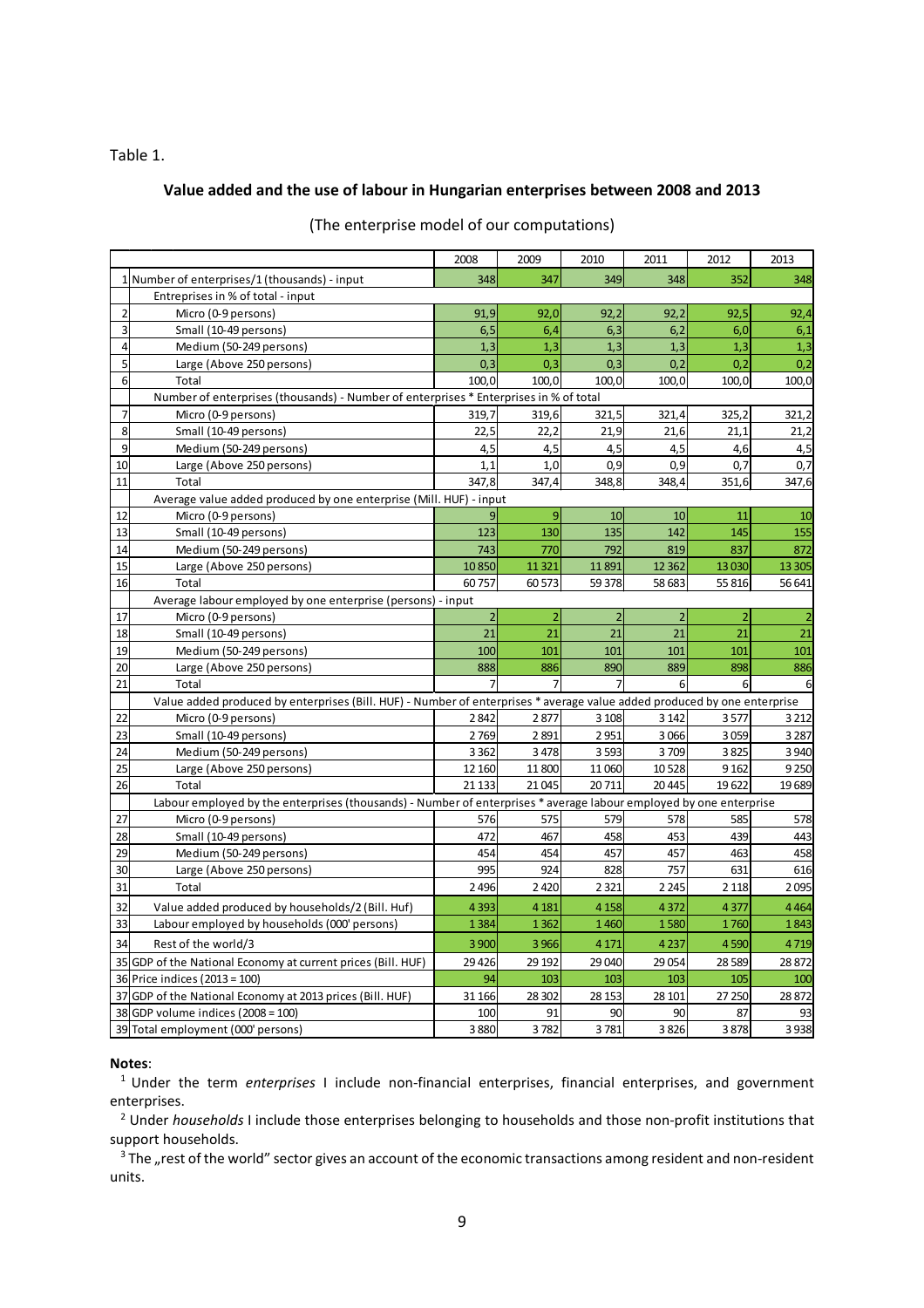GDP, or its enterprise equivalent, *value added*, does not exist by itself alone, but only as an output of enterprises. Employment also does not exist in a vacuum. Employees enter the enterprise (or other producing unit) and produce added value there. This system is plotted in Table 1. The table itself is simple, but to fill it with figures one must compile a national profit-and-loss account, which should be harmonised with the profit-and-loss accounts of the enterprises. We are not yet at the end of this work, but our estimates can be regarded as reliable.

I wanted to minimize the mathematical notations, so I chose this table form to demonstrate the model. In the table the input cells are shaded. Let us examine them straight!

- 1. The number of companies I took from the tax declarations collected by the tax authorities.<sup>7</sup> In the given years, around 350,000 enterprises filled out corporate income tax declarations. These companies produced 70 percent of the GDP. Hereinafter, the term *enterprise* always refers to this enterprise group.
- 2. Corporate tax declarations include the complete enterprise balance sheet, profit-and-loss account, and labour data. Based on the reported labour, I could query how many enterprises belong to the EU'S *micro*, *small*, *medium*, and *large* enterprise categories. I could also compute the total labour belonging to these categories and how much added value they produced. The added value was determined as the balance of the revenues and the expenditures for material use or intermediate consumption.
- 3. The coefficients of rows 2-6 in Table 1 were deducted from the number of companies classified by the queries to the appropriate enterprise categories.
- 4. The coefficients of rows 12-16 and of rows 17-21 were computed by dividing the total produced added value by the number of enterprises in the given category.
- 5. The items in rows 32-34 were taken from the integrated accounts of National Accounts.<sup>8</sup>
- 6. All other data in Table 1 are calculated from the inputs.
	- a. The number of enterprises is the product of the total number of enterprises and the appropriate percentage of enterprises.
	- b. The value added of enterprises is the product of the enterprise number and the value added coefficient of the appropriate category.
	- c. The labour employed by the enterprises is the product of the enterprise number and the employed labour coefficient of the appropriate category.
- 7. The value added of the national economy, or the GDP, is the sum of value added produced by the enterprises, the value added generated by the household sector, and the rest of the world.
- 8. I assume that the number of employees of the national economy is the sum of the number of employees in the enterprises, in the households, and in the non-profit institutions serving households.

Table 1 speaks so a lot about the problems of the Hungarian economy—especially its employment difficulties. One can see that an overwhelming majority of companies, 93 percent, falls into the *micro* enterprise category; 5 percent are small companies; and only 1.8 percent belong to the medium companies.<sup>9</sup> As a result, the average company size—in terms of headcount—is 6 employees. The

 $\overline{a}$ 

<sup>&</sup>lt;sup>7</sup> According to a contract signed by the Tax Authority (NAV) of Hungary and the Corvinus University of Budapest, each year we get the anonymous enterprise records from the tax declaration database for scientific research.

<sup>8</sup> Source: Magyarország Nemzeti számlái

 $9$  Do not forget that the investigated enterprise circle is only half of the total enterprise population, and the rest (which we do not investigate here) are also mainly micro companies. So the real share of micro companies within the economy is far bigger.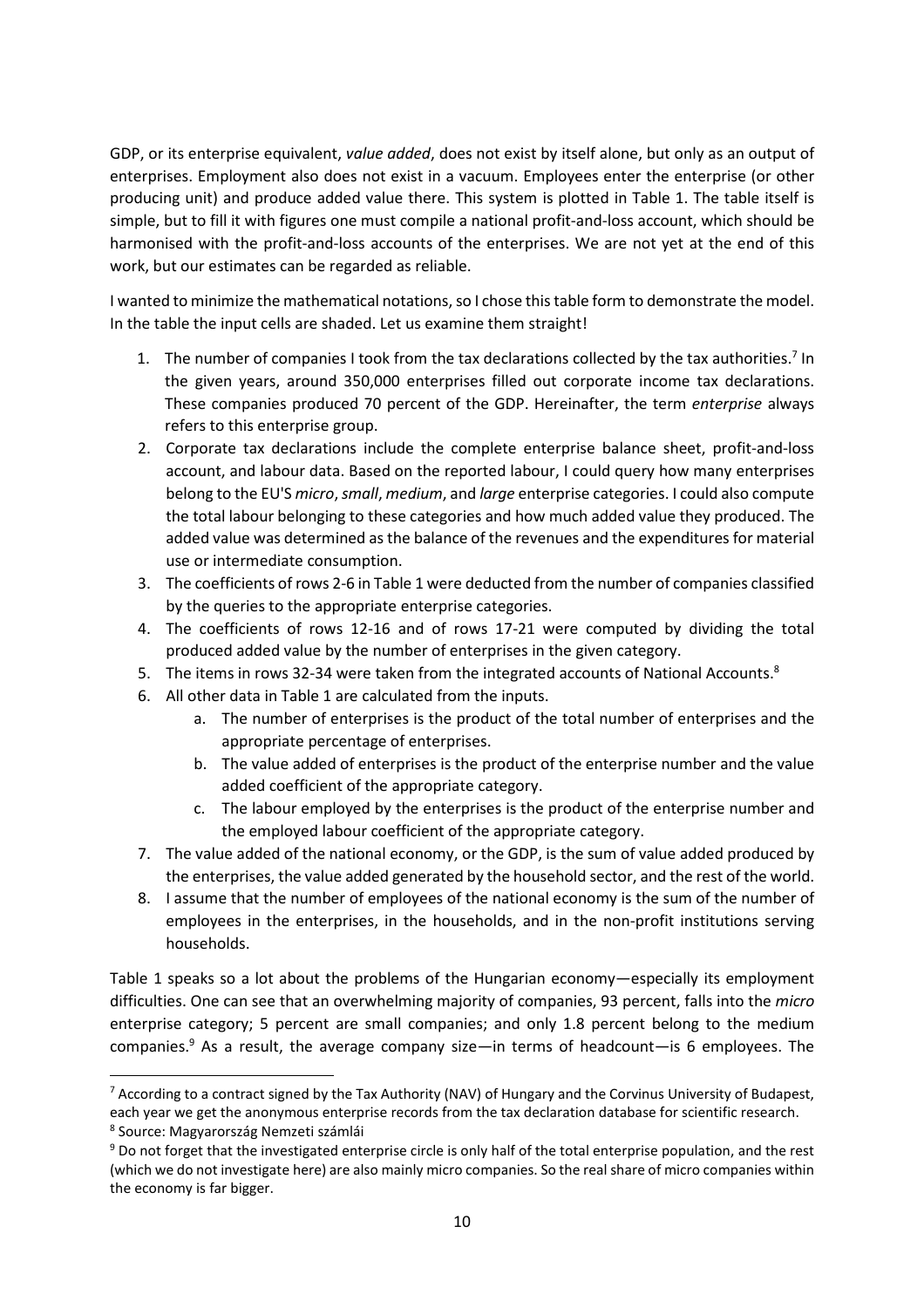enterprise structure and enterprise employment coefficients do not change significantly. Because of the increase in productivity and the price level, the value added production coefficients are growing slowly, only 3.2% per year in nominal terms. The reasons why is this problematic will be illustrated in diagrams 9-11.

In Figure 9 the enterprise size of Romania, Bulgaria, and some Baltic States reflects the features of the former socialist enterprise structure, which could be characterized by the predominance of artificially enlarged big enterprises and by the low weight of micro and small enterprises. The more advanced regime-transforming countries demolished this structure.<sup>10</sup> Their average enterprise size decreased to around the level of 5-6 people, which is the level of the South-European periphery and at least half of the average enterprise size of the most advanced EU Member States.



Figure 9.

This development has double effects:

 $\overline{a}$ 

- 1. On the one hand, it has dismantled the so called "in gate unemployment" and employment with low productivity, and it has increased enterprise productivity to a much higher level than before. This was shown clearly in Figures 5 and 6.
- 2. On the other hand, it has reduced the growth of the volume of employment, overall efficiency, and the factor productivity.

Several Hungarian and international analyses show that the company size is closely related to factor efficiency. Figure 10 shows that, due to the economy of scale, the bigger enterprise category produces

 $10$  Slovakia is a cuckoo in the nest. Probably there is a mistake in the data. We are investigating this.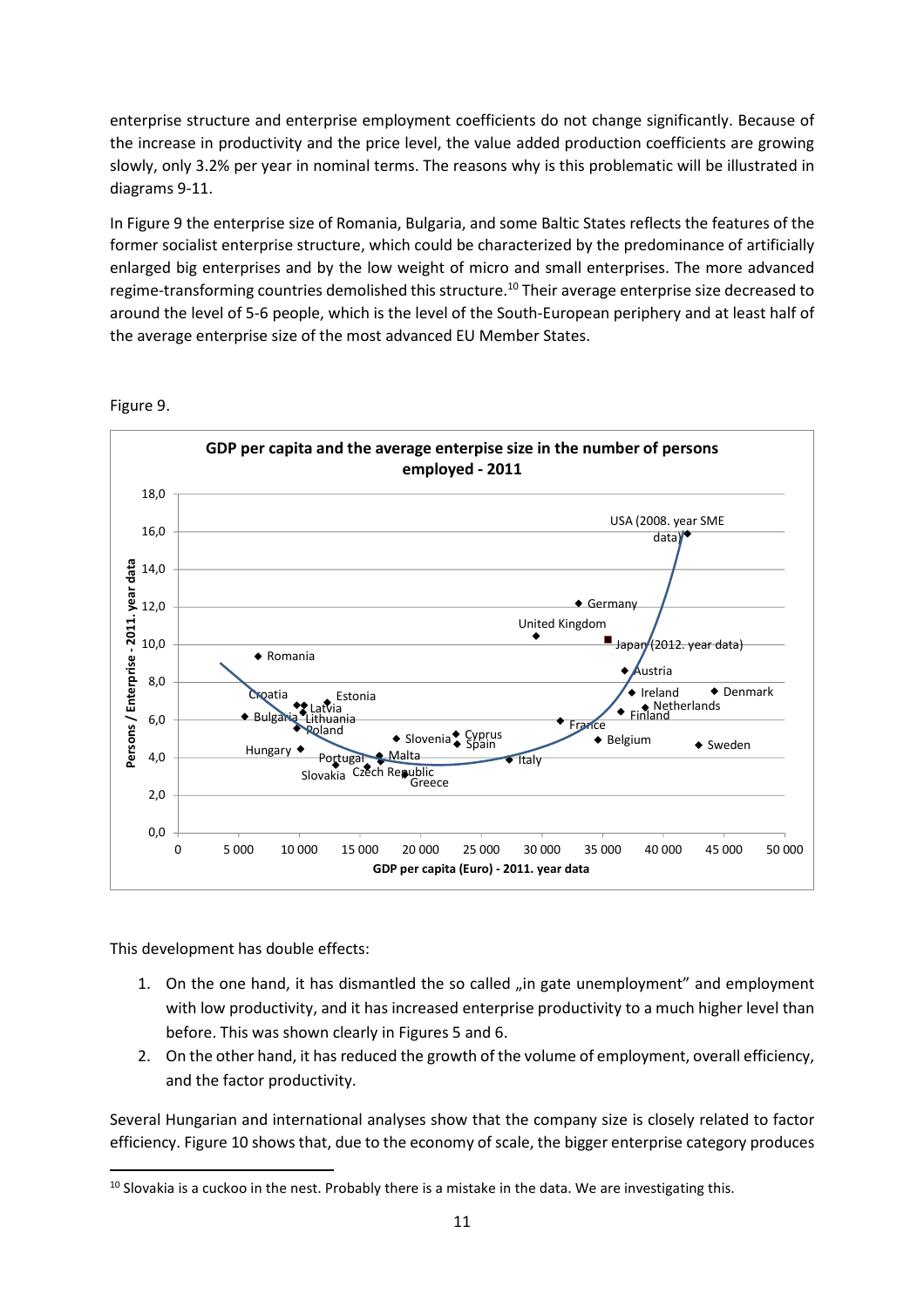more efficiently than a smaller one regardless of being Hungarian or German. Although the German companies produce added value more efficiently, their higher efficiency also jumps up as the enterprise size grows. This surge may also be seen (but at a lower level) among the Hungarian enterprise categories.

Figure 10.



**The produced value added and the used labour in the Hungarian and German enterprises in 2011** 

In my opinion, the cause of the observed growth rate slowdown in Figure 1 must be in the breakdown of the above described enterprise structure, that is, **in the reduction of the weight of the larger companies and an increase of the weight of the smaller companies**. This process has reduced the enterprise return to scale and slowed down the growth rate. This statement will be proven in detail immediately.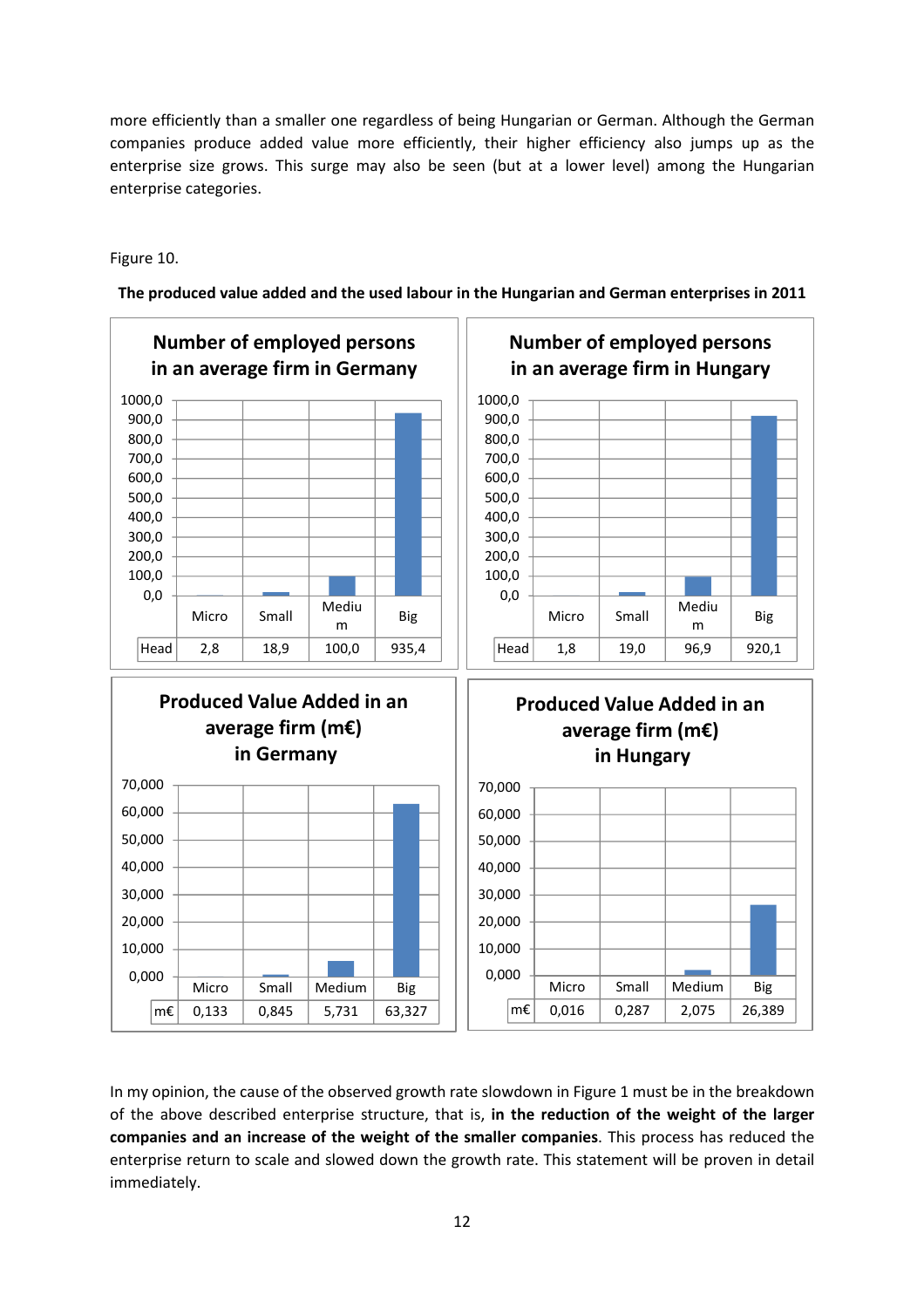In 2011, 91.4% of Hungarian enterprises were *micro* enterprises, 7.1 percent belonged to *small* enterprises, 1.3 percent were *medium*-sized businesses, and 0.2 per cent (approx. 860 enterprises) were *large* enterprises. In Germany—similar to the majority of the most developed countries—the proportions were as follows: 83 percent micro, 14 percent small, 2.5 percent medium-sized, and 0.5 percent large. A modern enterprise structure, as we show in Figure 11, is especially strong in the middle of the figure's pyramid and below is less wide. This implies a criticism of the Hungarian enterprise structure and gives hints in which direction to develop it: **The pyramid of the Hungarian enterprises must be enlarged, but not with an unchanged structure**. From the relatively too big micro base, those who are able to grow must be raised to the small and medium level by thickening the trunk in this way. Some of them will also turn into large enterprises.

Figure 11.



**Comparison of the Hungarian and German enterprise pyramid - 2011** 

Such a structural shift would have positive impact on employment. Figure 10 clearly indicates that the larger enterprise categories employ more labour. Such a structural shift associated with higher GDP growth would create more primary employment. This statement we can confirm by the model introduced in Table 1.

Increasing the number of micro enterprises is not an effective way forward, not in value added, nor in GDP, nor in the number of employees. A fragmented structure that is unable to concentrate its resources effectively could be only a temporary solution in a long-term process of change. The preferred (because most effective) structure is one in which the middle categories have a greater share. The effects of this process I will present in three forecasts.

With our enterprise model, let us compute the following:

- 1. How will the GDP and employment grow if the number of enterprises grows according to the trend of the past and if the enterprise structure remains unchanged? – First forecast.
- 2. How will the GDP and employment grow if the number of enterprises grows according to the trend of the past, but Hungary manages to transform its present enterprise structure into the German one by 2020? – Second forecast.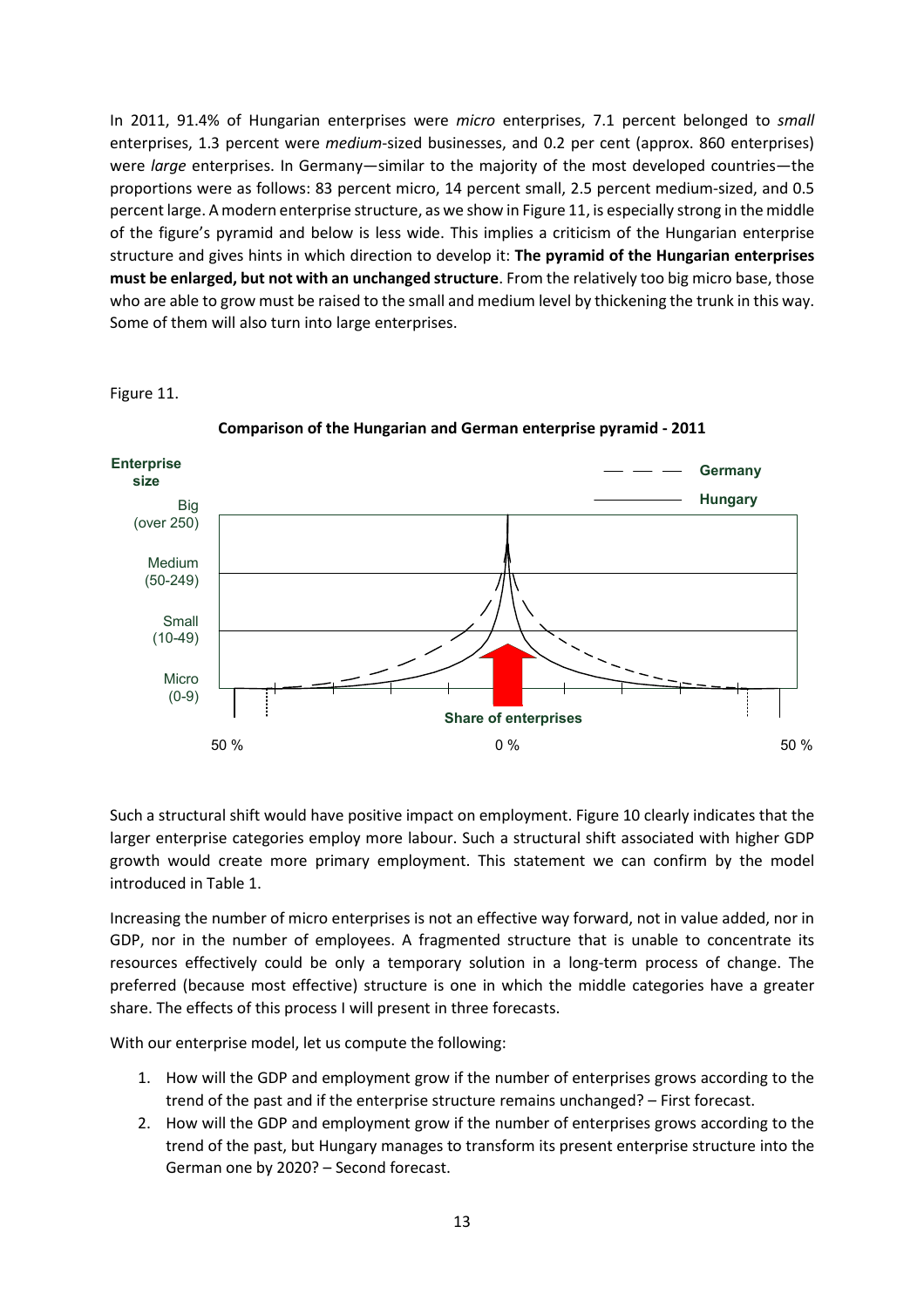3. Finally: How will the GDP and employment grow if the number of enterprises grows according to the trend of the past, but Hungary manages to transform its present enterprise structure only moderately? – Third forecast.

To the different forecasts we assign the enterprise structures shown in Table 2.

# Table 2.

|  |          | Hungarian<br>enterprise<br>structure | German<br>enterprise<br>structure | Modestly<br>concentratin<br>g enterprise<br>structure |  |
|--|----------|--------------------------------------|-----------------------------------|-------------------------------------------------------|--|
|  |          | Forecast 1                           | Forecast 2                        | Forecast 3                                            |  |
|  |          | н                                    |                                   | x                                                     |  |
|  | 1 Micro  | 92,4                                 | 83,0                              | 90,0                                                  |  |
|  | 2Small   | 6,1                                  | 12,0                              | 7,0                                                   |  |
|  | 3 Medium | 1,3                                  | 4,8                               | 2,8                                                   |  |
|  | 5 Large  | 0,2                                  | 0,2                               | 0,2                                                   |  |
|  | 5Total   | 100,0                                | 100,0                             | 100,0                                                 |  |

# **Enterprise structures in the different forecasts**

To compute the three forecasts some additional assumptions are needed.

Because we pay special attention to both the number of workers departing abroad and to the number of communal workers, we set a function for both categories. These functions determine the headcount of these categories as a function of the created primary jobs. If more primary jobs are created, then there is less need for our citizens to try their luck abroad, and fewer people would need to be subsidized by communal work. At present these functions cannot be statistically well grounded in Hungary as the flow abroad has just started, and the Government has just now launched an extensive public works program. It is impossible to predict the extent of these phenomena. These two functions are for the time being hypothetical; however, they cannot distort the final result of the calculations. It is certainly true that if the number of primary jobs significantly increases, both of these processes will slow down. These two functions are shown in Table 3.

Our enterprise model uses current prices. In order to get GDP volume indices from it, one more assumption must be made, namely, the planned rate of inflation. The Hungarian Government has managed to keep down inflation in recent years, so it is assumed that until 2020, the average annual inflation will be around 1%.

Relying on these additional assumptions, we can now make the forecasts with our enterprise model described in Table 1. The number of companies, the employment coefficients, and the value added coefficients will be forecast according to the relevant trends of the period 2008-2013, and then we change the percentages within the enterprise structure so that by 2020 they reach the targeted amounts. Figures for intermediate years must be interpolated between the targeted structure and the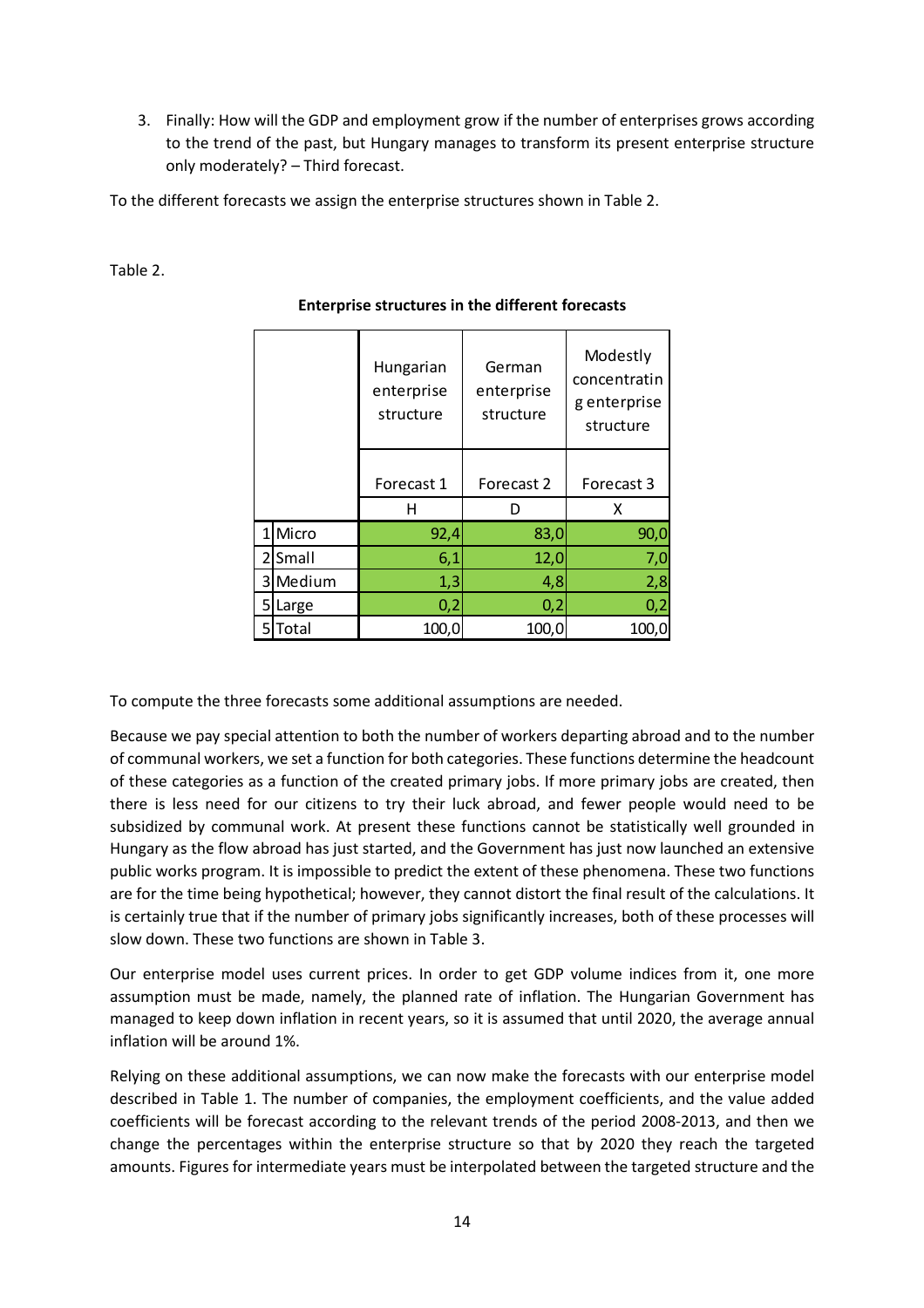actual one. Then the product of the enterprise number and the relevant coefficients of the given year determines the forecasted GDP, employment, the number of people leaving abroad, and the headcount of communal workers, supposing that the GDP production of the households and its supporters is constant.

# Table 3.

|         | Growth of<br>primary<br>workplaces<br>(compared to<br>2008) (000<br>persons) | Stock of<br>people<br>working<br>abroad in<br>2020 (000<br>persons) | Communal<br>workers -<br>2014 actual<br>(000 persons) |
|---------|------------------------------------------------------------------------------|---------------------------------------------------------------------|-------------------------------------------------------|
| Range 1 | 0                                                                            | 600                                                                 | 350                                                   |
| Range 2 | 100                                                                          | 500                                                                 | 300                                                   |
| Range 3 | 200                                                                          | 400                                                                 | 250                                                   |
| Range 4 | 300                                                                          | 300                                                                 | 200                                                   |
| Range 5 | 400                                                                          | 200                                                                 | 150                                                   |
| Range 6 | 500                                                                          | 100                                                                 | 100                                                   |

**Number of people leaving abroad and communal workers as a function of employment growth** 

Figure 12 shows the first forecast. The headcount of employees, workers abroad, communal workers, and unemployed persons are shown on the left axis. GDP growth rates at constant prices (2008 = 100) are shown on the right axis. The figure's message is this: If the number of companies changes according to the trend of the past 5 years, and the composition of enterprises does not change, then the annual GDP until 2020 will grow by an average of 2 percent, and the level of GDP won't be much higher than the 2008 level. Only 91,000 new jobs will be created in the primary enterprise sector. The number of workers working abroad is expected to be around 520,000, and 350,000 communal workers must be subsidised in this miserable form.

Here I should get back to my previous promise. In the analysis of Figure 1, I mentioned that the trajectory of the actual growth will be somewhere between the zero growth of Variant 1 and the growth of Variant 2. Well, this finding was based on the first forecast of this model computation.

The second forecast is illustrated on Figure 13. It may be summarised as follows: If the number of enterprises changes according to the trend of the past five years, but their composition is converted into the German enterprise composition by 2020, then Hungary's GDP will grow by 7.7% annually until 2020, and GDP in 2020 will be about 50 percent higher than in 2008. The primary enterprise sector will see 1.7 million new jobs. The number of workers abroad will decrease to the pupils and for those who are abroad temporarily, and also the number of people earning a living from public works will be driven down. Public works will serve the purpose for which it was intended: to employ a small number of those who stay behind.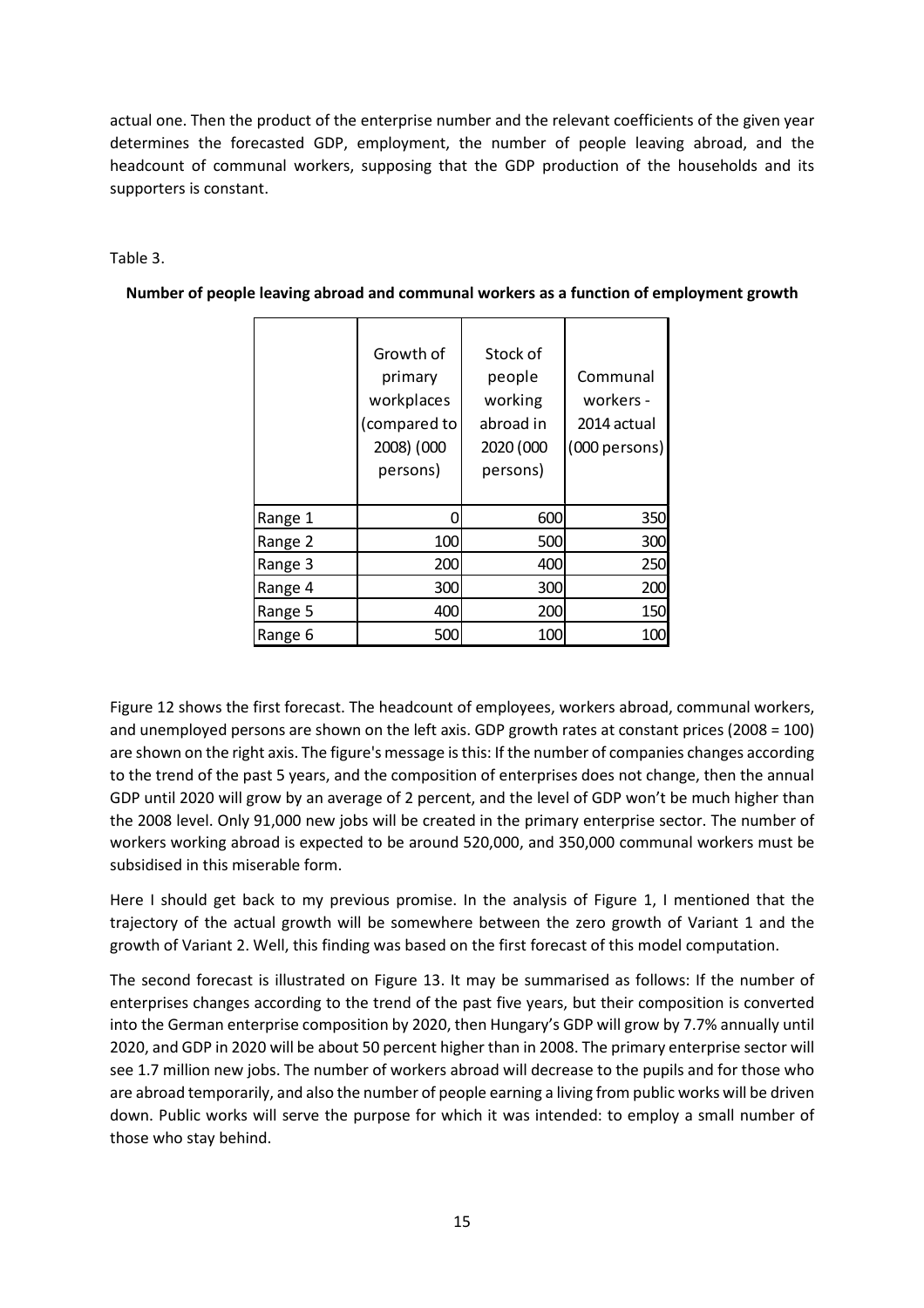



Figure 13.

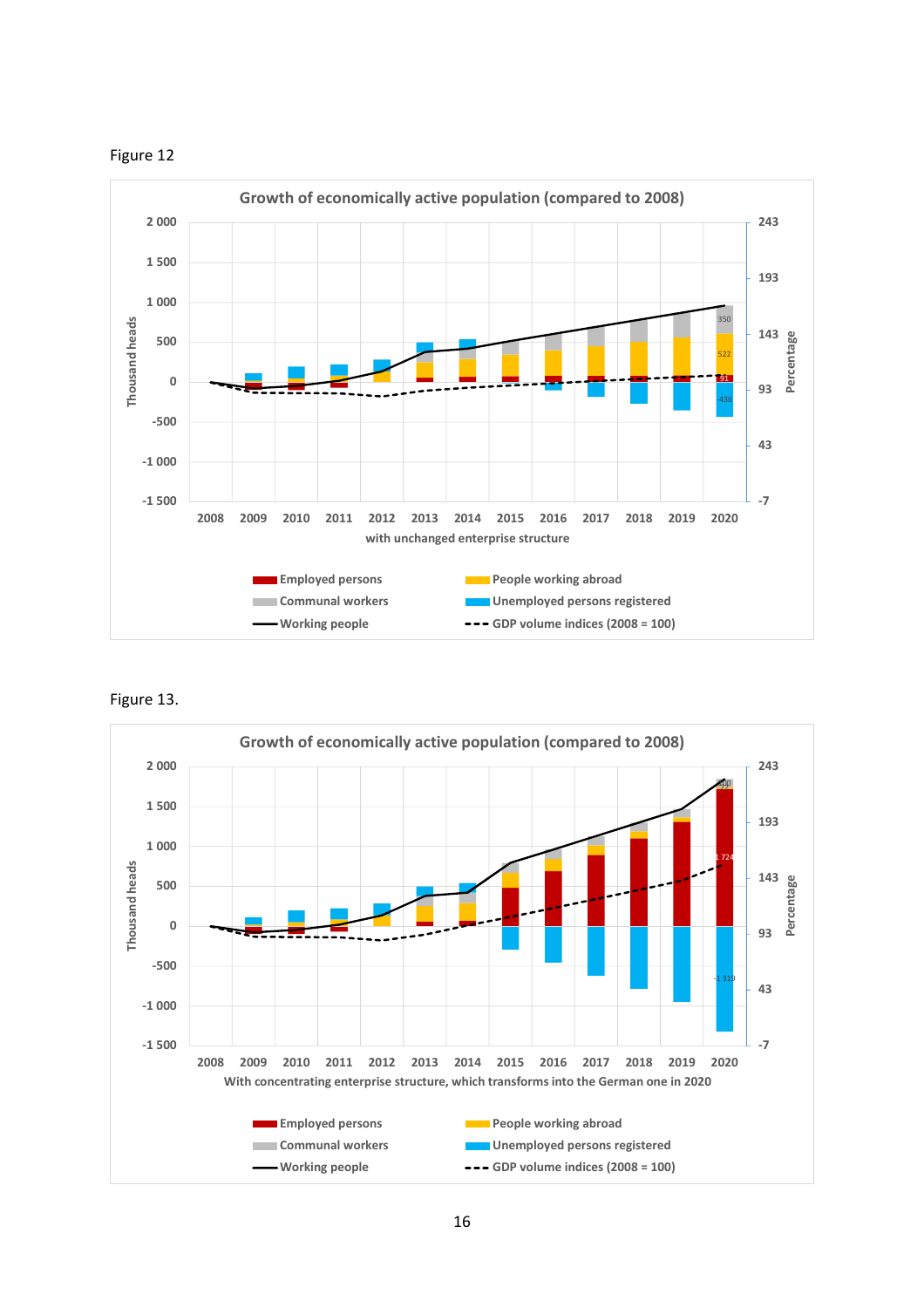Figure 14 depicts the third forecast. What it says is this: If the number of enterprises changes according to the trend of the past five years, and if the weight of medium-sized companies increases moderately, then GDP will grow by 4 percent annually until 2020, and the GDP in 2020 will be about 30% higher than that of 2008. The number of new jobs in the primary enterprise sector will be around 680,000. The number of workers abroad will decrease to the pupils and for those who are abroad temporarily, while public works will shrink to a more modest level than today's.



Figure 14.

The results clearly show that an increase in the number of enterprises without a change in the enterprise structure leads nowhere, while a higher concentration of workers in a modestly higher number of medium-sized enterprises would practically solve our employment problem.

The model calculations also confirm a strong correlation between enterprise structure and GDP growth. The lower the weight of larger enterprises in the enterprise structure, the lower the GDP growth rate, and *vice versa*. The main cause of our economic difficulties is that our companies do not want to grow or are unable to grow. The most important issue becomes, why is the Hungarian enterprise structure so stable, so resistant to change? And why has the concentration of enterprises not begun? But that is another story.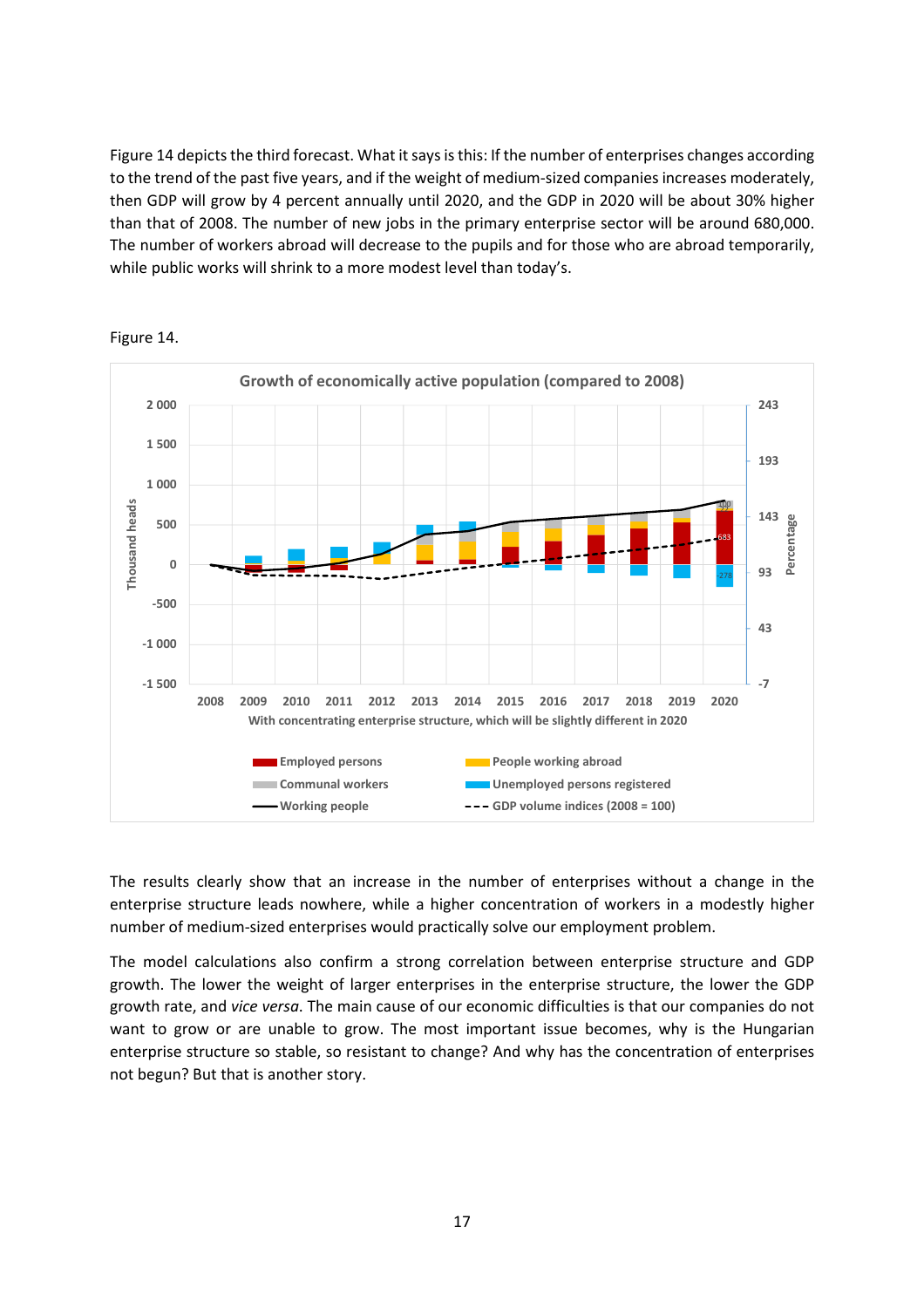# **Referenciák**

- 1. AMECO, database of EUROSTAAT
- 2. AUBERT, J.-E. [2010]: Innovation Policy. A Guide for Developing Countries. The World Bank, Washington, D.C.
- 3. ACEMOGLU, Daron ROBINSON, A. James [2013]: Miért buknak el nemzetek, A hatalom, a jólét és a szegénység eredete, HVG Kiadó Zrt., Budapest, 2013, 502. old.
- 4. ARTNER Annamária [2014]: Tőke, munka és válság a globalizáció korában, Akadémiai Kiadó, Budapest, 2014, 312. old.
- 5. BEREND T. Iván [1999]: Central and Eastern Europe 1944-1993: Detour from the Periphery to the Periphery, Cambridge University Press, Electronic Edition, 1999, 381 old. (Magyarul: Terelőúton, Közép és Kelet-Európa, 1944-1990, Budapest, Vince kiadó, 1999.)
- 6. BERG, Matthew HARTLEY Brian RICHTERS Oliver [2015]: A stock-flow consistent inputoutput model with applications to energy price shocks, interest rates, and heat emissions, New Journal of Physics, 20 January, 2015, 21 p.
- 7. BEVEREN, Ilke van [2010]: Total Factor Productivity estimation: a practical review, Journal of Economic Surveys (2010) Blackwell Publishing Ltd. 9600 Garsington Road, Oxford OX4 2Dq, UK and 350 Main Street, Malden, MA 02148, USA. 38. p.
- 8. BODA György [2008]: A tudástőke kialakulása és hatása a vállalati menedzsmentre, Információs Társadalomért Alapítvány, Budapest, 2008, 101 old.
- 9. BODA György Virág Imre [2010]: Ütemvakság, Közgazdasági Szemle, 2010, X. szám
- 10. DEJUAN, Oscar [2010]: Structural Dynamics from Clakesch Approach, Paper Presented to 18th International Input-Output Conference, Sydney, 20-25 June, 2010, 16 p.
- 11. Economist szerkesztőségi cikkek [2012]: Small is not beautiful Why small firms are less wonderful than you think, 2012.03.08. 16:17, and Decline and small Small firms are a big problem for Europe's periphery, 2012.03.08. 16:18
- 12. Edvinsson, L Malone M.S [1997]: Intellectual Capital, Harper Business, 1997, 223 p.
- 13. EU SME DATABASE
- 14. HALMAI Péter [2015]: Az európai növekedési potenciál eróziója és válsága, Budapest, Közgazdasági szemle, 2015, április (379-414. o.)
- 15. HÁMORI Balázs SZABÓ Katalin [2012]: Innovációs verseny, Esélyek és korlátok, Budapest, Aula Könyvkiadó Kft, 2012
- 16. JÁNOSSY Ferenc [1975]: A gazdasági fejlődés trendvonaláról, Magvető könyvkiadó, Budapest, 1975, 388. old.
- 17. Keen, Steve [2010]: A dynamic monetary multi sectoral model of production, www.debtdeflation.com/blogs, University of Western Sydney, 29 p.
- 18. KENNEDY, Paul [1992]: A nagyhatalmak tündöklése és bukása, gazdasági változások és katonai konfliktusok 1500 – 2000, Akadémiai kiadó, Budapest, 1992, 688. old.
- 19. LUKÁCS Edit [2012]: A magyar kisvállalkozások tipizálásának lehetőségei az elmúlt évtized hazai kutatásainak tükrében, Vezetéstudomány, 2012, Különszám.
- 20. Magyarország nemzeti számlái, 1995-2013, KSH, 2014 november
- 21. MONG Attila [2012]: Kádár Hitele, A magyar államadóság története, Libri Kiadó, Budapest, 2012
- 22. MUNKAERŐPIACI TÜKÖR 2013, Szerkesztette FAZEKAS Károly NEUMANN László, MTA Közgazdasági- és Regionális Tudományi Kutató- Központ Közgazdaság-Tudományi Intézet, Országos Foglalkoztatási Közhasznú Nonprofit KFT. Budapest, 2014